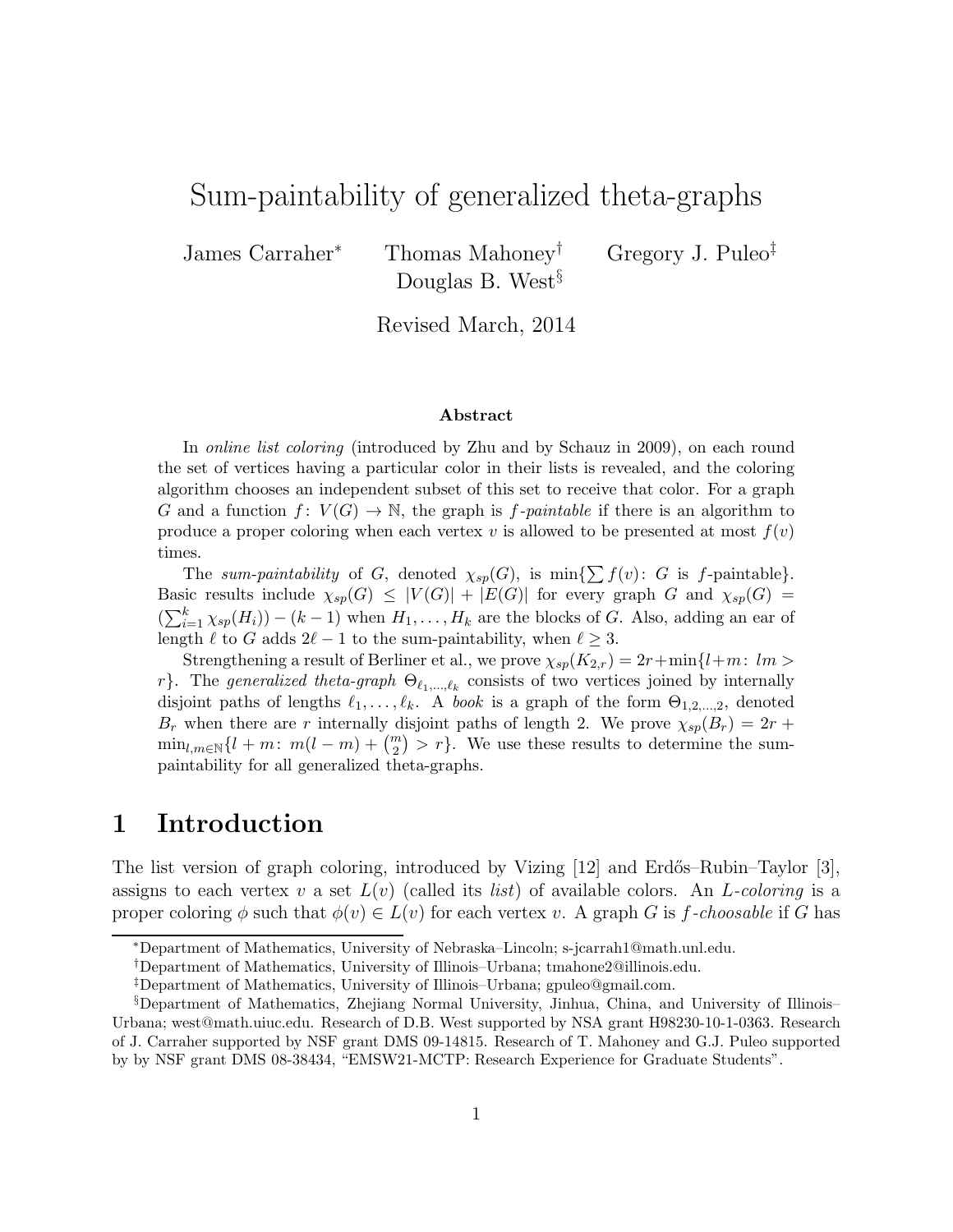an L-coloring whenever  $|L(v)| \ge f(v)$  for each vertex v. For  $k \in \mathbb{N}$ , a graph is k-choosable if it is f-choosable with  $f(v) = k$  for all  $v \in V(G)$ .

 $\sum f(v)$  over all f such that G is f-choosable. In essence, this studies how large the average Introduced by Isaak [5], the *sum-choosability* of a graph G, denoted  $\chi_{sc}(G)$ , is the least list size must be to permit L-colorings rather than how large the minimum list size must be. Isaak [5] determined  $\chi_{sc}(K_2 \Box K_n)$ , and he also observed the easy upper bound  $\chi_{sc}(G) \leq$  $|V(G)|+|E(G)|$  [6]. Heinold [4] showed that equality does not hold for all outerplanar graphs and also proved results about the sum-choosability of  $P_3 \square P_n$ .

An online version of list coloring was introduced by Zhu [13]; independently, Schauz [11] introduced an equivalent notion in a game setting. The lists are revealed one color at a time by marking the vertices with that color in their lists. The coloring algorithm, which we call *Painter*, must choose an independent set of marked vertices to receive that color. Colored vertices will not be marked again; in essence, they are removed from the graph. Each vertex v has a tolerance  $f(v)$  for how many times it can be marked.

In the game setting, Painter has an adversary called *Lister* who specifies the marked sets. Lister wins by marking some vertex v more than  $f(v)$  times; Painter wins by producing a proper coloring before this happens. To facilitate discussion, imagine a pile of  $f(v)$  tokens at v. When Lister marks v, one of these tokens is used, and Lister wins if some vertex is marked when it has no tokens. The graph is f*-paintable* if Painter can guarantee winning the game when  $f(v)$  tokens are available at each vertex v. We often say "Painter can win" to mean "Painter has winning strategy". By analogy with " $k$ -choosable" for integer  $k$ , we say that G is k-paintable if G is f-paintable when  $f(v) = k$  for all  $v \in V(G)$ , and the *paintability* or *paint number* of G is the least k such that G is k-paintable.

The behavior of Lister models the need for Painter to win against "worst-case" presentation of lists in online list coloring, so the problems are equivalent. That is, Lister can respond to Painter's choices by not specifying the full lists in advance. Schauz originally called the players "Mr. Paint and Mrs. Correct"; "Marker/Remover" has also been used.

The *sum-paintability* (or *online sum-choosability*) of a graph G, denoted  $\chi_{sp}(G)$ , is the least  $\sum f(v)$  over all functions f such that G is f-paintable. One can imagine Painter being allocated a budget of tokens to distribute to the vertices before the game begins; the sum-paintability is the smallest total that allows Painter to produce a winning distribution.

If G is not f-choosable, then G is not f-paintable, since Lister can mimic a bad list assignment L by marking in round i the set  $\{v \in V(G): i \in L(v)\}$ ; winning moves by Painter would form an L-coloring, which does not exist. Thus,  $\chi_{sp}(G) \geq \chi_{sc}(G)$ . Nevertheless,  $|V(G)| + |E(G)|$  is also an upper bound on sum-paintability (Proposition 2.1).

Letting  $\sigma(G) = |V(G)| + |E(G)|$ , graphs attaining the upper bound  $\sigma(G)$  on sumchoosability or sum-paintability are called *sc-greedy* or  $sp\text{-}greedy$ , and  $\sigma(G)$  is the *greedy bound.* Since  $\chi_{sc}(G) \leq \chi_{sp}(G) \leq \sigma(G)$ , any graph that is sc-greedy is also sp-greedy; however, sp-greediness may be easier to prove. Graphs already shown to be sc-greedy in [1] include cycles, trees (and their line graphs), complete graphs, and graphs whose *blocks* (maximal 2-connected subgraphs) are all sc-greedy (generalizing [6]).

For strict inequalities, let the *generalized theta-graph*  $\Theta_{\ell_1,\ldots,\ell_k}$  consist of two vertices joined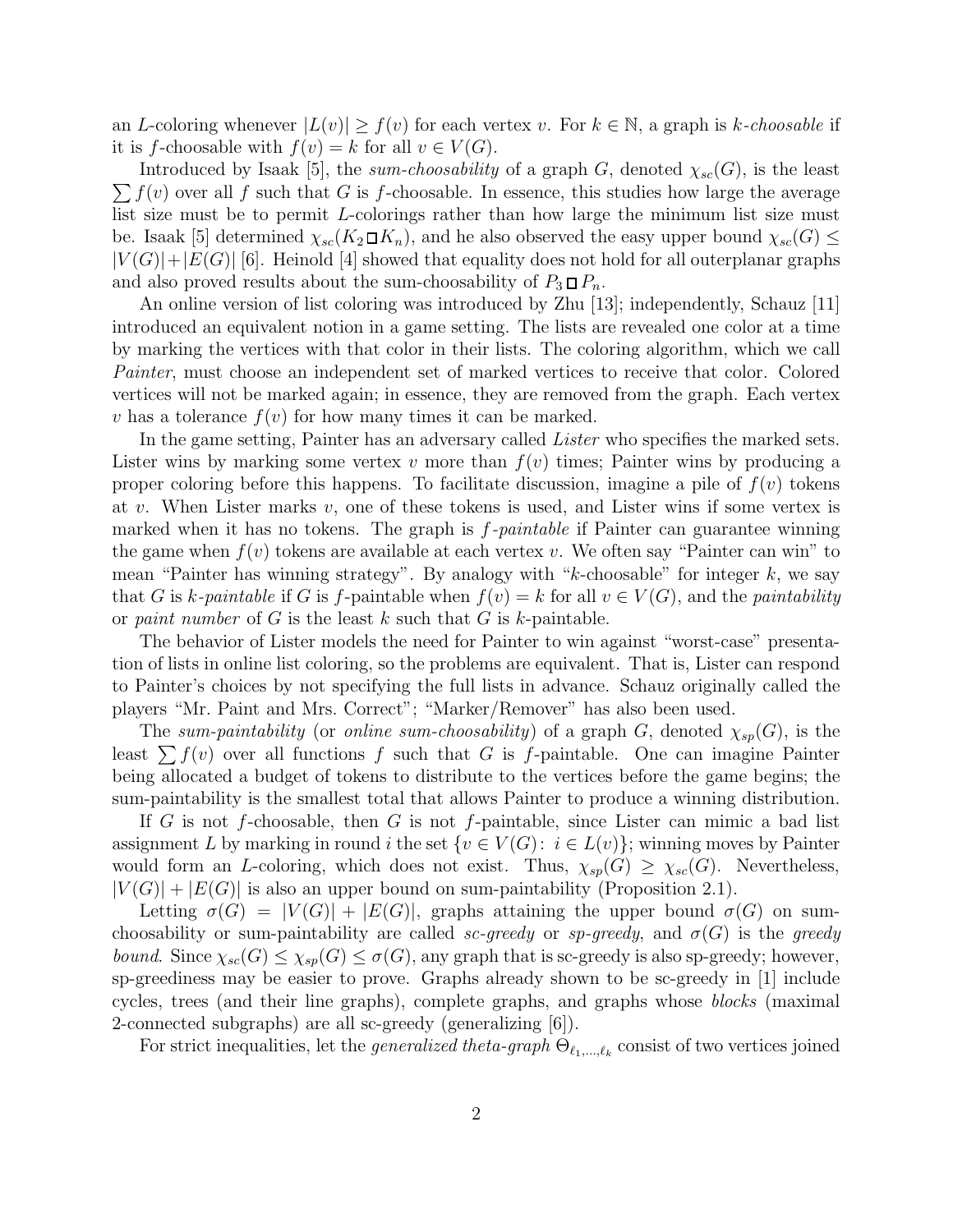by internally disjoint paths of lengths  $\ell_1, \ldots, \ell_k$ . The smallest non-sp-greedy graph is  $\Theta_{2,2,2}$ , which equals  $K_{2,3}$ . On the other hand,  $\chi_{sc}(G) < \chi_{sp}(G) = \sigma(G)$  for  $G = \Theta_{2,2,2t}$  with  $t > 1$ .

For the analysis of generalized theta-graphs, Erdős, Rubin, and Taylor [3] proved that  $\chi_{\ell}(\Theta_{2,2,2t})=2$ , so  $\chi_{sc}(\Theta_{2,2,2t})\leq 2(2t+3)=\sigma(\Theta_{2,2,2t})-1$ . Heinold [4] showed that equality holds in this bound, but in all other cases,  $\chi_{sc}(\Theta_{\ell_1,\ell_2,\ell_3})$  is sc-greedy. To study  $\chi_{sp}(\Theta_{\ell_1,\ldots,\ell_k},\Theta_{\ell_k,\ell_k})$ we prove a lemma (Lemma 2.8) showing that  $\chi_{sp}$  and  $\sigma$  increase by the same amount when a path of length at least 3 through new internal vertices of degree 2 is added to a graph. Using this lemma, we determine the sum-paintability of all generalized theta-graphs (Corollary 3.8). (We always index the path lengths so that  $\ell_1 \leq \cdots \leq \ell_k$ . Since we consider only simple graphs, always  $\ell_2 > 1$ .)

Berliner et al. [1] proved that  $\chi_{sc}(K_{2,r}) = 2r + \min\{l+m: lm > r\}$ . Thus  $K_{2,r}$  is "far" from sc-greedy. Strengthening this result, we prove  $\chi_{sp}(K_{2,r}) = \chi_{sc}(K_{2,r})$  by showing that Painter can win when  $lm > r$ , each vertex in the large part has 2 tokens, and the two vertices in the small part have l and m tokens. This follows from a result in [2] that determines who wins in a class of Lister/Painter games of  $K_{k,r}$ .

The *book*  $B_r$  is the graph  $\Theta_{\ell_1,\ldots,\ell_{r+1}}$  with  $\ell_1 = 1$  and  $\ell_2 = \cdots = \ell_{r+1} = 2$ . We prove  $\chi_{sp}(B_r) = 2r + \min\{l+m: \ m(l-m)+\binom{m}{2} > r\}$ . For the lower bound, we prove that  $\chi_{sc}(B_r)$ is at least this big. For the upper bound, we give a winning strategy for Painter under a particular allocation of tokens. Using these intermediate results, we determine  $\chi_{sp}(G)$  for any generalized theta-graph  $G$ . While the sum-choosability of generalized theta-graphs is not known, our results provide upper and lower bounds.

#### 2 Preliminary Results

Since f-paintability implies f-choosability, always  $\chi_{sp}(G) \geq \chi_{sc}(G)$ . Odd cycles have paint number 3 but "just barely" fail to be 2-paintable, in the sense that  $\chi_{sp}(C_n) = 2n$  for all n (as noted in the introduction). For ease of describing strategies, we may say that Lister *plays* M and that Painter *deletes* an independent subset of M.

An easy general upper bound for sum-choosability holds also for sum-paintability.

**Proposition 2.1.** *For any graph*  $G$ ,  $\chi_{sp}(G) \leq |V(G)| + |E(G)|$ *.* 

*Proof.* Given any fixed ordering  $\pi$  of  $V(G)$ , Painter allocates  $1+d^-(v)$  tokens to each vertex v, where  $d^-(v)$  is the number of neighbors of v that occur earlier than v in  $\pi$ . Painter's strategy is greedy: for any marked set  $M$ , delete the independent subset of  $M$  chosen greedily with respect to  $\pi$ . That is, the removed set R is the unique maximal set of vertices in M such that each vertex of M is in R if and only if it has no neighbor in M that is earlier in  $\pi$ .

Painter wins using this strategy, because a vertex  $v$  is marked (and not removed) at most once for each earlier neighbor. The total number of tokens is  $|V(G)| + |E(G)|$ ; we have allocated one token for each vertex plus one token for the later endpoint of each edge. allocated one token for each vertex plus one token for the later endpoint of each edge.

Berliner et al. [1] showed that the sum-choosability of any graph is determined by the sum-choosability of its blocks.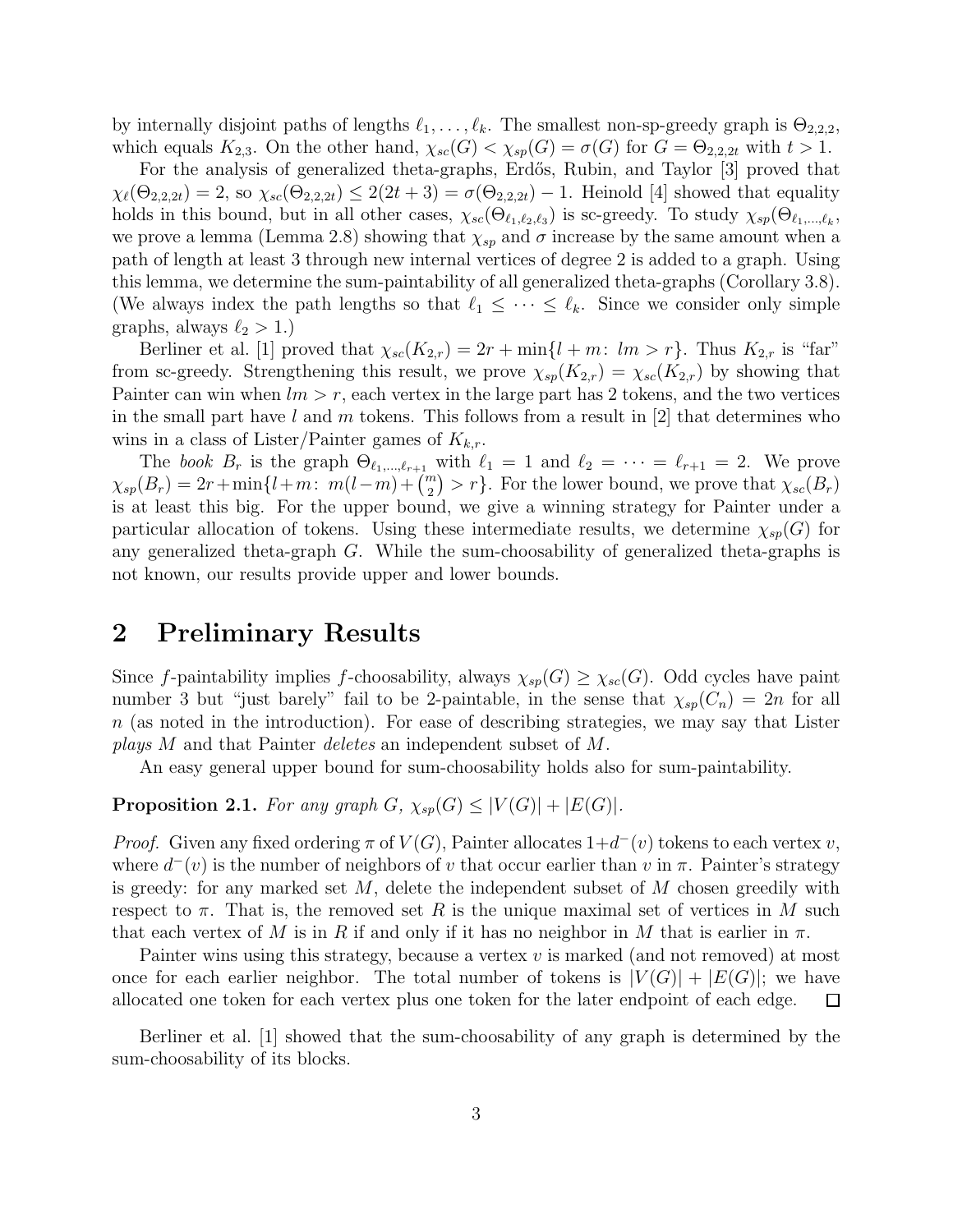**Theorem 2.2.** *If* G *is a graph with blocks*  $H_1, \ldots, H_k$ *, then*  $\chi_{sc}(G) = \sum_{i=1}^k \chi_{sp}(H_i) - (k-1)$ *.* 

This statement holds also for sum-paintability. We need a preliminary observation.

**Proposition 2.3.** Suppose that G is f-paintable, where f has sum  $\chi_{sp}(G) + t$ . Let S be *a winning strategy for Painter under the token assignement* f*. Given that Painter plays according to* S, for any vertex  $v \in V(G)$  Lister can ensure that at the start of some round, v *is still present and has at most*  $t + 1$  *tokens.* 

*Proof.* If S allows Painter to guarantee removing v on a round that started with more than  $t + 1$  tokens on v, then playing the same strategy will ensure a win for Painter even when the number of tokens at v is reduced by  $1 + t$ . This gives Painter a winning strategy with  $\chi_{sp}(G) - 1$  tokens, a contradiction.  $\Box$ 

**Theorem 2.4.** *If* G *is a graph with blocks*  $H_1, \ldots, H_k$ *, then*  $\chi_{sp}(G) = \sum_{i=1}^k \chi_{sp}(H_i) - (k-1)$ *.* 

*Proof.* Using induction, it suffices to consider  $k = 2$ . Let v be the one cut-vertex in G.

*Lower bound:*  $\chi_{sp}(G) \geq \chi_{sp}(H_1) + \chi_{sp}(H_2) - 1$ . Let f be an allocation of  $\chi_{sp}(G)$  tokens on G that enables Painter to win. Under f, let  $\ell_i$  be the number of tokens on  $H_i - v$ , and let  $\ell'$  be the number of tokens on  $v$ .

Since G is  $f$ -paintable, Painter has a winning strategy when Lister plays only on  $H_i$ . By Proposition 2.3, some strategy for Lister on  $H_1$  forces the number of tokens on v to be  $\ell_1 + \ell' - \chi_{sp}(H_1) + 1 - q$  for some nonnegative q at the start of some round when v is still present. At that time,  $\ell_1 + \ell' - \chi_{sp}(H_1) + \ell_2 + 1 - q$  tokens remain on  $H_2$ .

Lister now switches to play on  $H_2$ . By Proposition 2.3, some strategy for Lister on  $H_2$ forces the number of tokens on v to be at most  $\ell_1+\ell_2+\ell'-\chi_{sp}(H_1)-\chi_{sp}(H_2)+2-q$  at the start of some round when  $v$  is still present. Since Lister is playing against a winning strategy for Painter and v is still present, this quantity is positive, so  $\ell_1 + \ell_2 + \ell' \geq \chi_{sp}(H_1) + \chi_{sp}(H_2) - 1$ .

*Upper bound:*  $\chi_{sp}(G) \leq \chi_{sp}(H_1) + \chi_{sp}(H_2) - 1$ . We give a winning strategy for Painter. For  $i \in \{1,2\}$ , let  $f_i$  be a winning allocation of  $\chi_{sp}(H_i)$  tokens on  $H_i$ , with  $f_i(v) = a_i$ , and let  $S_i$  be a strategy that allows Painter to win with this allocation. Define f on  $V(G)$  by  $f(x) = f_i(x)$  for  $x \in V(H_i) - \{v\}$  and  $f(v) = a_1 + a_2 - 1$ . View  $f(v)$  as  $(a_1 - 1) + (a_2 - 1) + 1$ , reserving  $a_i - 1$  tokens for v in the game on  $H_i$ , with one left over.

Given Lister's move M on G, let  $M_i = M \cap V(H_i)$ , and let  $R_i$  be the response for Painter dictated by  $S_i$ . If v is in neither or both of  $R_1$  and  $R_2$ , then Painter deletes  $R_1 \cup R_2$ . The game continues under Painter's optimal strategy in both subgraphs independently.

If v lies in exactly one of  $R_1$  and  $R_2$ , then by symmetry assume  $v \in R_2$ . Painter will not delete v. One token has been lost at v since  $v \in M$ ; we view it as a token at v associated with  $H_1$ , and we have  $v \in M_1$ . Painter deletes  $R_1$  from  $H_1$ ; this is the move under  $S_1$  in the game on  $H_1$ , including the loss of the token at v. In  $H_2$ , Painter pretends that  $M_2 - \{v\}$  was the marked set. Since no token associated with  $v$  in  $H_2$  has been removed from  $v$ , responding to  $M_2 - \{v\}$  according to  $S_2$  continues the winning strategy in  $H_2$ .

By attributing the token removed from  $v$  to the appropriate subgame, Painter can use the optimal strategies in the two subgraphs essentially independently. The number of times that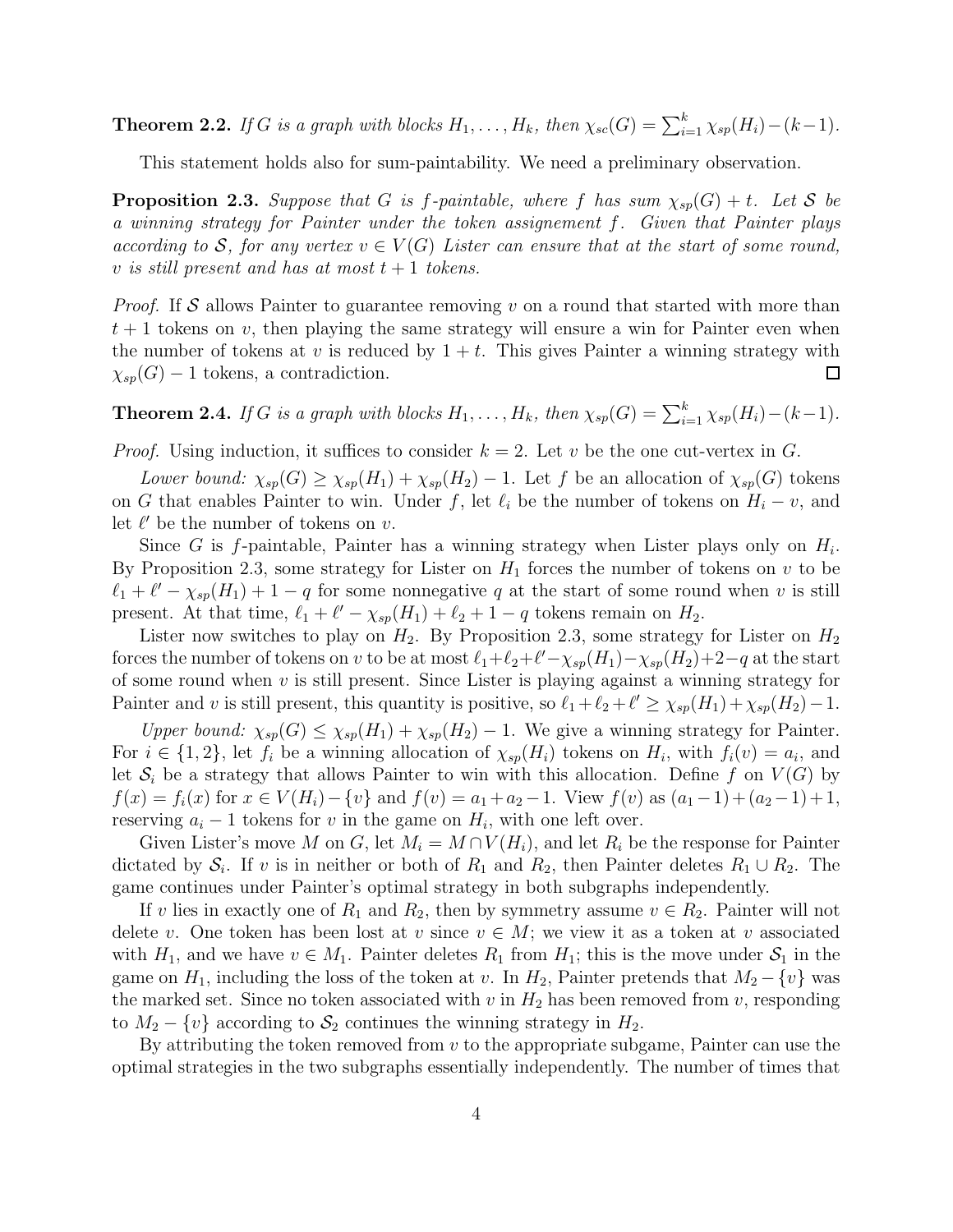tokens can be charged to v without removing v is at most  $a_1 - 1$  under  $S_1$  and at most  $a_2 - 1$ under  $S_2$ . Because these are winning strategies for Painter, v is marked without removal at most  $a_1 + a_2 - 2$  times, and thus a token remains at v at a time when both strategies indicate that v should be removed. that v should be removed.

The key to Painter's strategy in Theorem 2.4 is to break Lister's move into subsets associated with the two subgraphs. The subtlety is that how that break is made depends on how Painter's substrategies would respond after the subsets are determined.

Theorem 2.4 allows us to build sp-greedy graphs from smaller sp-greedy graphs, and Theorem 2.2 does the same for sc-greedy graphs.

Corollary 2.5. *A graph* G *is sp-greedy if and only if each of its blocks is sp-greedy, and the same holds for sc-greedy graphs.*

In any graph, the subgraph induced by a vertex of degree 1 and its neighbor is a block. Thus adding a pendant edge increases the sum-choosability and the sum-paintability by 2. This was noted for sum-choosability by Lastrina [9].

**Corollary 2.6.** *If* x *is a vertex of degree* 1 *in a graph* G, then  $\chi_{sc}(G) = \chi_{sc}(G - x) + 2$  *and*  $\chi_{sp}(G) = \chi_{sp}(G - x) + 2.$ 

Adding an *ear* to a graph G means adding a path whose endpoints lie in G and whose internal vertices (if any) are new vertices with degree 2. Adding a *closed ear* is adding a cycle with one vertex in G. To study  $\chi_{sp}$  under addition of ears, we need an observation about degeneracy that is used in [2] and in earlier papers on paintability such as [7, 8, 13]. It states that vertices with "excess" tokens are irrelevant in determining whether a graph is f-paintable.

**Proposition 2.7.** Let v be a vertex in a graph G with token assignment f. Let  $G' = G - v$ , and let f' be the restriction of f to  $V(G')$ . If  $f(v) > d_G(v)$ , then G is f-paintable if and only *if*  $G'$  *is*  $f'$ -paintable.

Lemma 2.8. *If* G′ *is obtained from* G *by adding an ear or closed ear with* m *edges, where*  $m \geq 3$ , then  $\chi_{sp}(G') = \chi_{sp}(G) + 2m - 1$ .

*Proof.* We first reduce to the case  $m = 3$ . If the ear is longer, then we first grow a path of length  $m-3$  from one endpoint of the ear in G. By Corollary 2.6, this adds  $2(m-3)$  to the sum-paintability. If the claim holds when  $m = 3$ , then adding the last three edges requires five more tokens, yielding  $\chi_{sp}(G') = \chi_{sp}(G) + 2m - 1$ .

Hence we may assume  $m = 3$ . Let x and y be the internal vertices of the ear. If G is f-choosable, then extend f to G' by letting  $f(x) = 2$  and  $f(y) = 3$ . Since  $f(y) > d_{G'}(y)$  and  $f(x) > d_{G'-y}(x)$ , by Proposition 2.7 G' is f-paintable. Hence  $\chi_{sp}(G') \leq \chi_{sp}(G) + 5$ .

Let f be an allocation of fewer than  $\chi_{sp}(G) + 5$  tokens to G'. We prove that Lister can win by playing the new vertices or can use them to reduce the number of tokens on G below  $\chi_{sp}(G)$  before starting to play there. By symmetry, we may assume that  $f(x) \leq f(y)$ . Let x' and y' be the neighbors in  $V(G)$  of x and y, respectively  $(x' = y'$  if the ear is closed).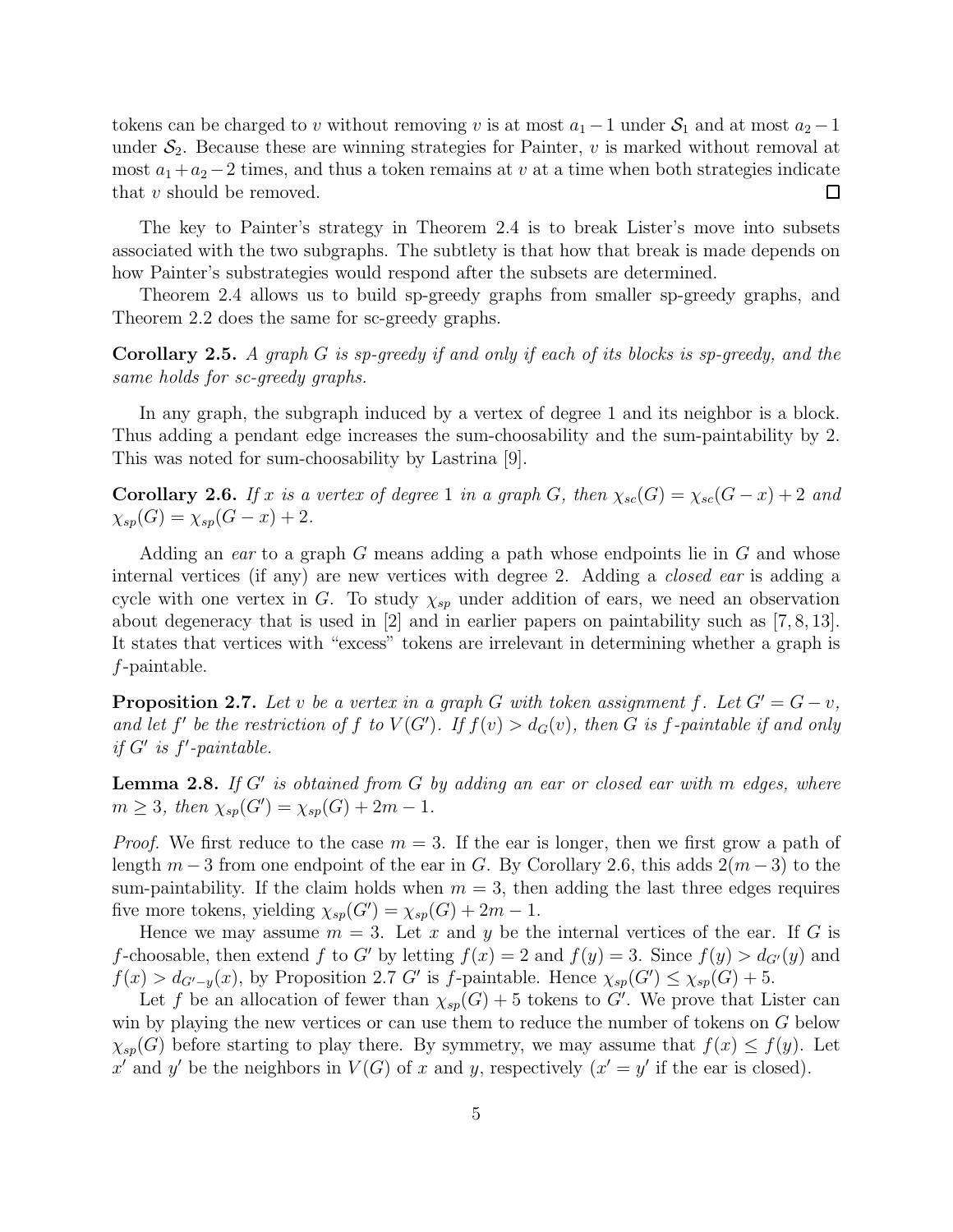If  $f(x) + f(y) \geq 5$ , then Lister can win by playing only on G. If  $f(x) = 0$ , then Lister plays  $\{x\}$  and immediately wins. If  $f(x) = f(y) = 1$ , then Lister plays  $\{x, y\}$  to win. If  $f(x) = 1$  and  $f(y) = 2$ , then Lister plays  $\{x', x, y\}$ , forcing removal of x. Now y has one token remaining; Lister plays  $\{y, y'\}$ , forcing removal of y. Now only G remains, with fewer than  $\chi_{sp}(G)$  tokens, and Lister can win under any such distribution on G.

Finally, when  $f(x) + f(y) = 4$ , it suffices for Lister to reduce the token count on G by 1 without Painter deleting any vertices of G. If  $f(x) = 1$ , then Lister plays  $\{x, x'\}$ . If  $f(x) = f(y) = 2$ , then Lister first plays  $\{x, y\}$ , forcing removal of one of them; by symmetry, let it be x. Now y has one remaining token; Lister plays  $\{y, y'\}$ , forcing removal of y. Now only G remains, with fewer than  $\chi_{sp}(G)$  tokens, and Lister can win the remaining game.

We never ask Lister to play both  $x'$  and  $y'$ , so it does not matter whether the ear is closed. In all cases, Lister can win if  $\sum_{v \in V(G)} f(v) < \chi_{sp}(G) + 5$ , so  $\chi_{sp}(G') \ge \chi_{sp}(G) + 5$ . □

The conclusion of Lemma 2.8 does not hold for ears of length at most 2. For example,  $\Theta_{2,2}$  is  $C_4$ , which is sp-greedy, but the graph  $\Theta_{2,2,2}$  obtained by adding one ear of length 2 is not sp-greedy, as shown by Theorem 3.2.

Using Lemma 2.8 and Corollary 2.6, one can generate many sp-greedy graphs. It is well known that every 2-edge-connected graph  $G$  can be grown from any cycle in  $G$  by iteratively adding ears or closed ears.

Corollary 2.9. *If* G *is a* 2*-edge-connected graph having an ear decomposition in which every ear or closed ear has length at least* 3*, then* G *is sp-greedy. If* G *arises from a subgraph* H *such that*  $\chi_{sp}(H) = \sigma(H) - t$  *by such additions, then*  $\chi_{sp}(G) = \sigma(G) - t$ *.* 

**Corollary 2.10.** *For*  $t > 1$ *, the graph*  $\Theta_{2,2,2t}$  *is sp-greedy but not sc-greedy.* 

*Proof.* For  $G = \Theta_{2,2,2t}$ , Heinold [4] proved  $\chi_{sc}(G) = \sigma(G) - 1$ . Applying Lemma 2.8 to the ear of length 2t yields  $\chi_{sp}(G) = \chi_{sp}(C_4) + 4t - 1 = 4t + 7 = \sigma(G)$ , since  $C_4$  is sp-greedy.  $\Box$ 

Corollary 2.10 provides another proof of the result in [13] that  $\Theta_{2,2,2t}$  is not 2-paintable for  $t > 1$ . As we have noted, Heinold [4] showed that all other graphs of the form  $\Theta_{\ell_1,\ell_2,\ell_3}$ are sc-greedy and thus also sp-greedy.

#### 3 Main results

Toward the sum-paintability of the generalized theta-graph, note first that  $\Theta_{k_1,\dots,k_r} = K_{2,r}$ when  $k_1 = \cdots = k_r = 2$ . From [1], we have  $\chi_{sc}(K_{2,r}) = 2r + \min\{l + m: lm > r \text{ and } l, m \in \mathbb{Z}\}$ N}. We show that  $\chi_{sp}(K_{2,r}) = \chi_{sc}(K_{2,r})$  by using a characterization of Painter winnability for a special family of Lister–Painter games on complete bipartite graphs.

**Theorem 3.1** ([2]). *Consider*  $K_{k,r}$  *with*  $k \leq r$ . Let X and Y be the partite sets, with  $X = x_1, \ldots, x_k$ . If  $f(x_i) = t_i$  for  $1 \leq i \leq k$ , and  $f(w) = k$  for  $w \in Y$ , then Painter has a *winning strategy if and only if*  $r < \prod_{i=1}^{k} t_i$ .

**Theorem 3.2.** *If*  $r \geq 2$ *, then*  $\chi_{sp}(K_{2,r}) = 2r + \min\{l+m: lm > r \text{ and } l, m \in \mathbb{N}\}.$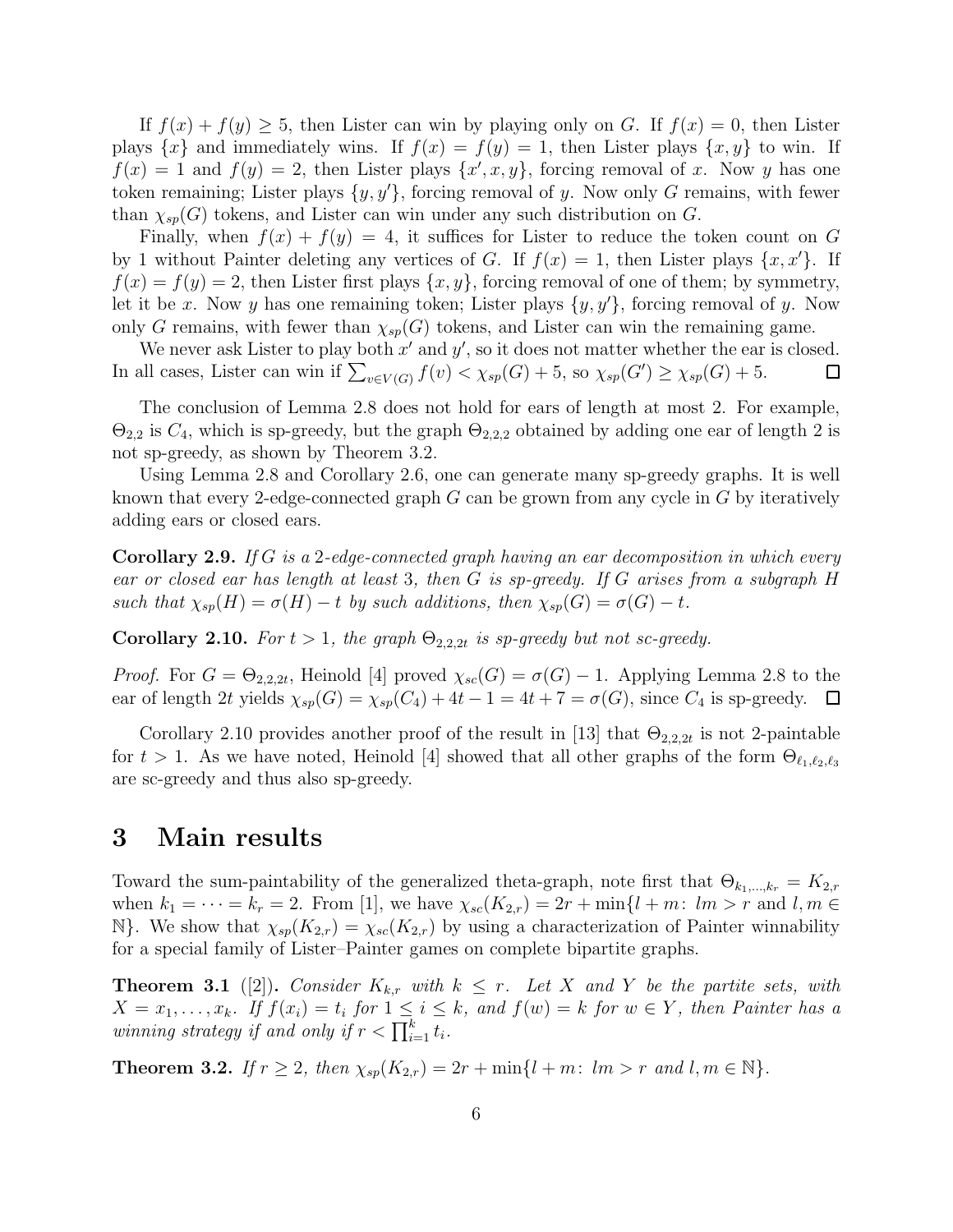*Proof.* Since always  $\chi_{sp}(G) \geq \chi_{sc}(G)$ , it suffices to find an allocation of  $2r + l + m$  tokens (whenever  $lm > r$ ) that enables Painter to win. Allocate two tokens to each vertex in the partite set of size r. Allocate l and m tokens, respectively, to the two vertices in the other partite set. By Theorem 3.1, Painter has a winning strategy if and only if  $lm > r$ .  $\Box$ 

Since the product of two values with fixed sum is maximized when they are equal, we expect  $\min\{l+m\}$  in the formula to be about  $2\sqrt{r}$ . More precisely, Heinold [4] showed that the value in Theorem 3.2 always equals  $2r + 1 + |\sqrt{4r + 1}|$ .

To prove  $\chi_{sp}(G) > k$ , we must show that G is not f-paintable for any token assignment f with sum k. Like Proposition 2.7, the next lemma reduces the number of token assignments that need to be considered. It is the paintability analogue of an observation made by Heinold [4] that we subsequently state and use.

**Lemma 3.3.** Let v be a vertex in a graph G. For  $f: V(G) \to \mathbb{N}$  such that  $f(v) = 1$ , the  $graph\ G\ is\ f\$ -paintable if and only if  $G - v$  is  $f'$ -paintable, where  $f'(u) = f(u)$  for  $u \notin N(v)$ *and*  $f'(u) = f(u) - 1$  *for*  $u \in N(v)$ *.* 

*Proof.* Lister may begin by marking  $\{v\} \cup N(v)$ . Because Painter then must delete v, Painter can guarantee winning the game only if  $G - v$  is  $f'$ -paintable.

Conversely, suppose that  $G - v$  is  $f'$ -paintable. In the game on G, Painter must delete v when it is first marked. The extra token given to each neighbor of v is reserved for the round on which v is first marked and removed. By playing the winning strategy for  $G - v$  under  $f'$  in the other rounds. Painter guarantees winning on  $G$  under  $f$ . under  $f'$  in the other rounds, Painter guarantees winning on  $G$  under  $f$ .

Lemma 3.4 ([4]). *The statement of Lemma 3.3 also holds when "paintable" is replaced by "choosable".*

Recall that the book  $B_r$  is the graph  $\Theta_{\ell_1,\ldots,\ell_{r+1}}$  with  $\ell_1 = 1$  and  $\ell_2 = \cdots = \ell_{r+1} = 2$ . We obtain the lower bound on  $\chi_{sp}(B_r)$  by proving a lower bound on  $\chi_{sc}(B_r)$ . We will see in Proposition 3.7 that the bound is a bit more than  $2r + \sqrt{6r}$ . Let  $[n] = \{1, \ldots, n\}$ .

Lemma 3.5.  $\chi_{sc}(B_r) \ge g(r)$ , where  $g(r) = 2r + \min\{l + m: m(l - m) + \binom{m}{2} > r\}.$ 

*Proof.* We use induction on r. If  $r = 1$ , then  $B_r = K_3$  and  $\chi_{sc}(K_3) = 6 = g(1)$ . For  $r > 1$ , we show that f-choosability of  $B_r$  requires  $\sum f(v) \ge g(r)$ . Let  $t = \sum_{v \in V(G)} f(v)$ .

Let x and y be the two dominating vertices in  $B_r$ , and let S be the set of r vertices of degree 2. First suppose that  $f(v) = 2$  for all  $v \in S$ , with  $f(x) = l$  and  $f(y) = m$ , where  $l \geq m$ . Note that  $t = 2r + l + m$ . If  $t < g(r)$ , then  $m(l - m) + \binom{m}{2} \leq r$ . Let  $L(x) = [l]$  and  $L(y) = [m]$ . Assign distinct lists from  $\binom{[m]}{2}$  $\binom{m}{2}$  to the first  $\binom{m}{2}$  vertices of S, distinct lists from  $[m] \times (l] - [m]$  to the next  $m(l-m)$  vertices of S, and list  $\{1,2\}$  to any remaining vertices of S. In an L-coloring, the colors on x and y (which must be distinct) form the list for some vertex of S. Hence an L-coloring cannot be completed, and  $B_r$  is not f-choosable.

We may now assume that  $f(v) \neq 2$  for some  $v \in S$ . First suppose that  $f(v) = 1$  and  $B_r$ is f-choosable. Note that  $B_r - v = B_{r-1}$ . By Lemma 3.4,  $B_r$  is f-choosable only if  $B_{r-1}$ is f'-choosable, where  $f'(u) = f(u) - 1$  for  $u \in \{x, y\}$  and otherwise  $f'(u) = f(u)$ . By the induction hypothesis, this requires  $\sum f'(u) \ge g(r-1)$ . Hence  $t \ge 3 + g(r-1) \ge g(r)$ .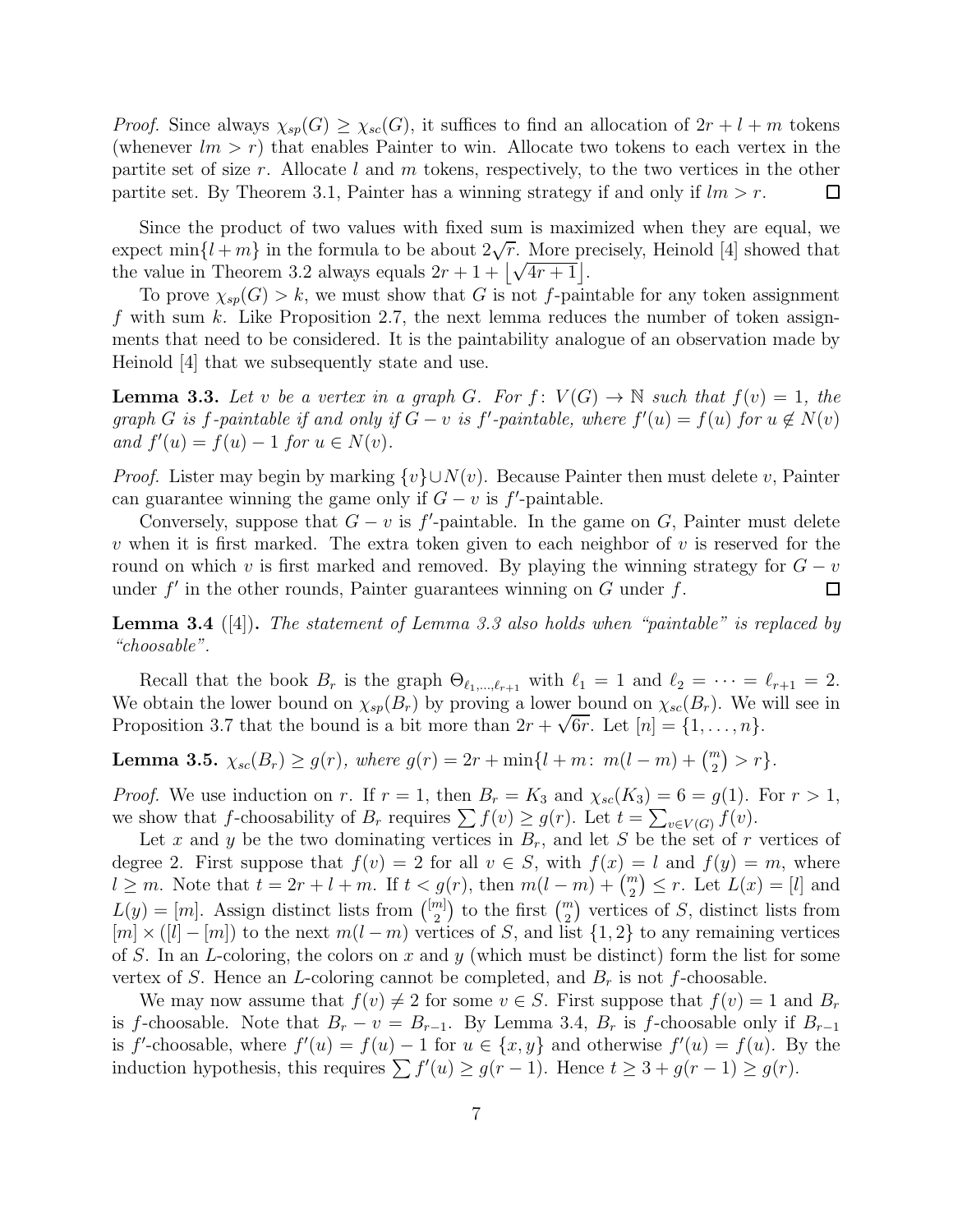If  $f(v) \geq 3$  and  $B_r$  is f-choosable, then  $B_r - v$  is f'-choosable, where f' is the restriction of f to  $V(B_r) - \{v\}$ . Hence again  $t \geq 3 + g(r - 1) \geq g(r)$ .  $\Box$ 

For the upper bound on  $\chi_{sp}(B_r)$ , we give a winning strategy for Painter under a token assignment with sum  $g(r)$ .

**Theorem 3.6.**  $\chi_{sp}(B_r) = g(r)$ , where  $g(r) = 2r + \min\{l + m: m(l - m) + \binom{m}{2} > r\}$ .

*Proof.* Theorem 3.5 gives the lower bound. For the upper bound, allocate  $g(r)$  tokens by setting  $f(v) = 2$  for  $v \in S$  and letting  $f(x) = l$  and  $f(y) = m$ , where l and m are any integers such that  $m(l - m) + \binom{m}{2} > r$ ; call this inequality (\*) for  $B_r$ . For fixed  $\{l, m\}$ , the left side of (\*) is largest when  $l \geq m$ ; since  $l + m$  is symmetric, Painter may assume  $l \geq m$ . We prove by induction on  $r$  that Painter has a winning strategy under any such allocation.

When  $r = 1$ , Painter has a winning strategy (on  $K_3$ ) when  $l \geq 3$  and  $m \geq 1$ . Now consider  $r > 1$ . Let M be the marked set presented by Lister in the first round. We consider possible choices for M. Let  $S = V(B_r) - \{x, y\}$  and  $k = |S \cap M|$ .

**Case 1:**  $x, y \notin M$ . The marked set M is independent; Painter deletes M. By the induction hypothesis, Painter can win in the remaining graph  $B_{r-k}$ .

**Case 2:**  $|M \cap \{x, y\}| = 1$ . Let  $\{z, z'\} = \{x, y\}$ , with z being the marked vertex in  $\{x, y\}$ . If  $k < f(z')$ , then Painter deletes z, leaving a star. By Proposition 2.7, the vertices of  $S - M$ are now irrelevant. The remaining graph is a star having  $k$  leaves with one token at each and center z' having  $f(z')$  tokens; since  $f(z') > k$ , Painter has a winning strategy.

If  $k \ge f(z')$ , then Painter deletes  $S \cap M$ , which leaves the graph  $B_{r-k}$  with  $f(z) - 1$ tokens on z and  $f(z')$  tokens on z' (and two tokens each on the remaining vertices). The right side of (\*) decreases by k. The left side of (\*) decreases by at most k (by m if  $z = x$ and by  $l - m$  if  $z = y$ ). Hence (\*) is satisfied for  $B_{r-k}$ , and the induction hypothesis applies.

**Case 3:**  $x, y \in M$ . Recall that  $l \geq m$ . If  $k < l-1$ , then Painter deletes y, leaving a star. As in Case 2, we reduce to a star having  $k$  leaves with one token at each and center with more than  $k$  tokens; Painter has a winning strategy.

If  $k \geq l-1$ , then Painter deletes  $S \cap M$ , which leaves the graph  $B_{r-k}$  with  $l-1$  and  $m-1$  tokens on x and y (and two tokens each on the remaining vertices). The right side of (\*) decreases by k and the left side by  $l-1$ , which is at most k. Hence (\*) is satisfied for  $B_{r-k}$ , and the induction hypothesis applies.  $\Box$ 

**Proposition 3.7.** *Always*  $h_r \leq g(r) \leq h_r + 1$ , where  $h_r = \left[2r + \frac{1}{2} + \sqrt{6r}\right]$ .

*Proof.* To perform the optimization in the value of  $g(r)$ , first consider the continuous relaxation. Let  $h = l + m$ . Fixing h, the required condition for l and m simplifies to  $m(2h-1-3m) > 2r$ . Choosing m to maximize the left side, we find that  $h > \frac{1}{2} + \sqrt{6r}$  is necessary. This requirement applies also to the integer restriction, so  $g(r) \geq h_r$ .

If  $m = \sqrt{2r/3}$  and  $l = \frac{1}{2} + 2\sqrt{2r/3}$ , then equality holds:  $m(l - m) + \binom{m}{2} = r$ . In this case  $l + m = \frac{1}{2} + \sqrt{6r}$ . However, integer values are needed, and these values cannot both be integers. In all cases, setting  $m' = \left[\sqrt{2r/3}\right]$  and  $l' = \left[\frac{1}{2} + 2\sqrt{2r/3}\right]$  yields  $m'(l' - m')$  +  $\binom{m'}{2}$  > r and  $l' + m' \leq 2 + \sqrt{6r}$ . In an interval of length  $3/2$ , there are at most two integers, in this case  $h_r$  and  $h_r + 1$ .  $\Box$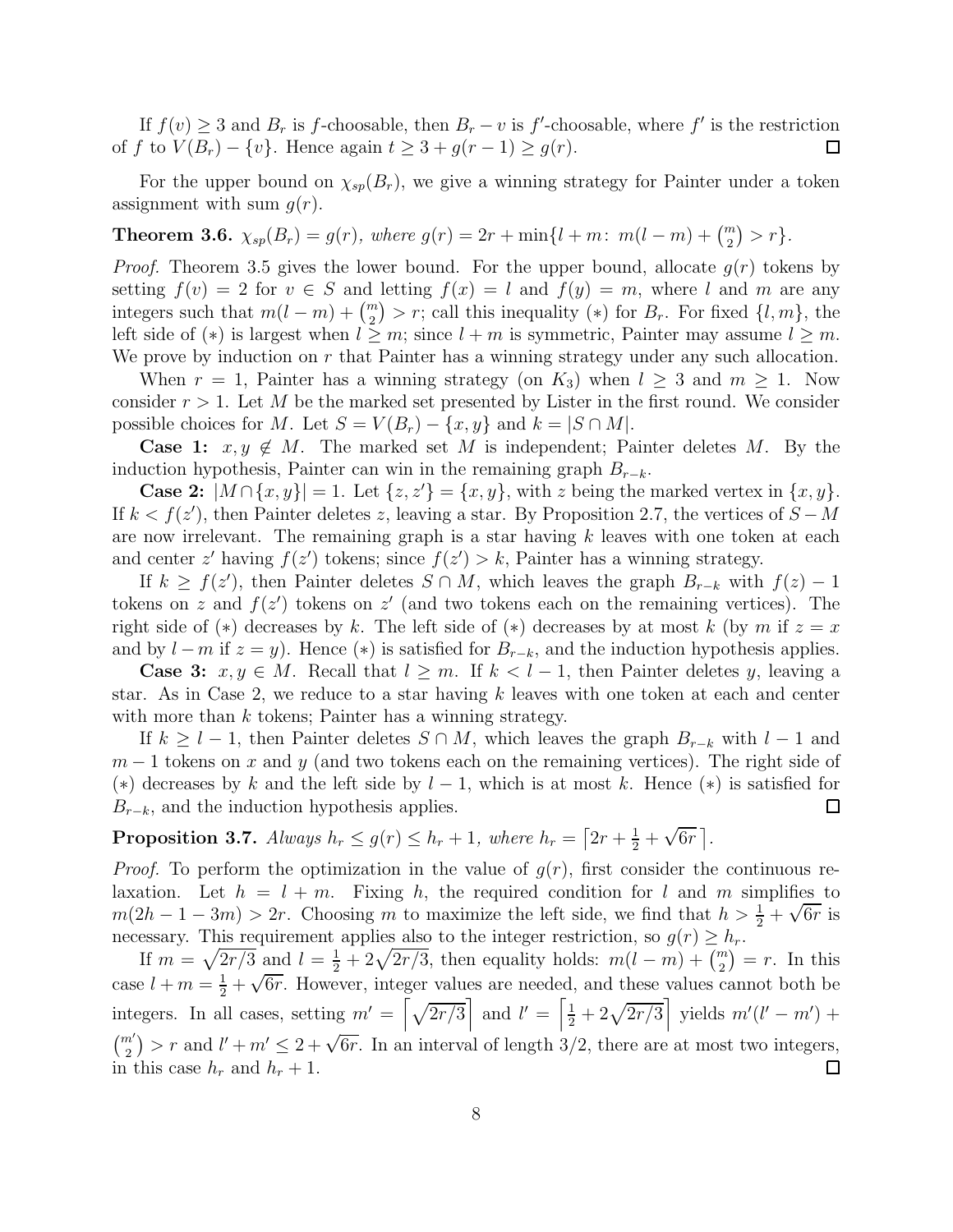Computation for  $r \leq 1,000,000$  shows that each of the values  $h_r$  and  $h_r + 1$  is correct about half of the time.

**Corollary 3.8.** If G is a generalized theta-graph  $\Theta_{\ell_1,\ldots,\ell_r}$ , then

$$
\chi_{sp}(G) = \begin{cases}\n\sigma(G), & \text{if } t \leq 3 \\
\chi_{sp}(K_{2,t-1}) + \sum_{i=t}^r (2\ell_i - 1), & \text{if } \ell_1 = 2 \text{ and } t > 3 \\
\chi_{sp}(B_{t-2}) + \sum_{i=t}^r (2\ell_i - 1), & \text{if } \ell_1 = 1 \text{ and } t > 3\n\end{cases}
$$

*where*  $t = r + 1$  *when*  $\ell_r \leq 2$  *and otherwise*  $t = \min\{i : \ell_i > 2\}$ *. In particular, a generalized theta-graph G is sp-greedy if and only if*  $t \leq 3$  *or if*  $\ell_1 = 1$  *and*  $t \leq 5$ *.* 

*Proof.* First we calculate the sum-paintability of the subgraph formed by two shortest paths (when  $\ell_3 > 2$ ) or by all paths of length at most 2 (when  $\ell_3 = 2$ ), using  $\chi_{sp}(C_n) = 2n$ , Theorem 3.2, or Theorem 3.6. We then apply Lemma 2.8 to add the remaining paths. Each remaining path of length  $\ell_i$  contributes  $2\ell_i - 1$  to the sum-paintability.

If  $t \leq 3$ , then we have argued that G is sp-greedy. If  $t \in \{4, 5\}$  and  $\ell_1 = 1$ , then again G is sp-greedy, because  $B_{t-2}$  is sp-greedy. If  $t \geq 4$  and  $\ell_1 = 2$ , then G is not sp-greedy, because  $\chi_{sp}(K_{2,t-1}) < \sigma(K_{2,t-1})$  (by Theorem 3.2). If  $t > 5$  and  $\ell_1 = 1$ , then G is not sp-greedy, because  $\chi_{sp}(B_{t-2}) < \sigma(B_{t-2})$  (by Theorem 3.6).  $\Box$ 

Although  $\chi_{sc}(K_{2,r}) = \chi_{sp}(K_{2,r})$  and  $\chi_{sc}(B_r) = \chi_{sp}(B_r)$ , the sum-choosability and sumpaintability of generalized theta-graphs need not be equal. We noted earlier that  $\chi_{sc}(\Theta_{2,2,2t})$  $\chi_{sp}(\Theta_{2,2,2t}) = \sigma(\Theta_{2,2,2t})$  for  $t > 1$ . The reason is that Lemma 2.8 does not hold for sumchoosability. To obtain a lower bound on  $\chi_{sc}(\Theta_{\ell_1,\ldots,\ell_r})$ , we instead start with  $K_{2,r}$ ,  $B_r$ , or a cycle (where the sum-choosability is known) and apply Corollary 2.6 to add pendant paths (ears with a missing edge). Each path of length  $\ell_i$  increases the sum-choosability by at least  $2(\ell_i-1)$ . We do not know when adding the last edge of an ear increases the sum-choosability. This argument yields the following corollary.

**Corollary 3.9.** *If* G *is a generalized theta-graph*  $\Theta_{\ell_1,\ldots,\ell_r}$ , then  $\chi_{sc}(G) \geq \chi_{sp}(G) - r + t - 1$ , *where t is* 3 *when*  $\ell_2 > 2$ *, is*  $r + 1$  *when*  $\ell_r \leq 2$ *, and otherwise is* min{*i*:  $\ell_i > 2$ }.

## References

- [1] A. Berliner, U. Bostelmann, R. A. Brualdi, and L. Deaett, Sum list coloring graphs. *Graphs and Comb.* 22 (2006), 173-183.
- [2] J. Carraher, S. Loeb, T. Mahoney, G. Puleo, M. Tsai, D. West. Three topics in online list coloring, submitted.
- [3] P. Erdős, A.L. Rubin, and H. Taylor, Choosability in graphs. *Proc. West Coast Conf. Combinatorics, Graph Theory and Computing* (Humboldt State Univ., Arcata, Calif., 1979), Congr. Numer. 26 (1980) 125-157.